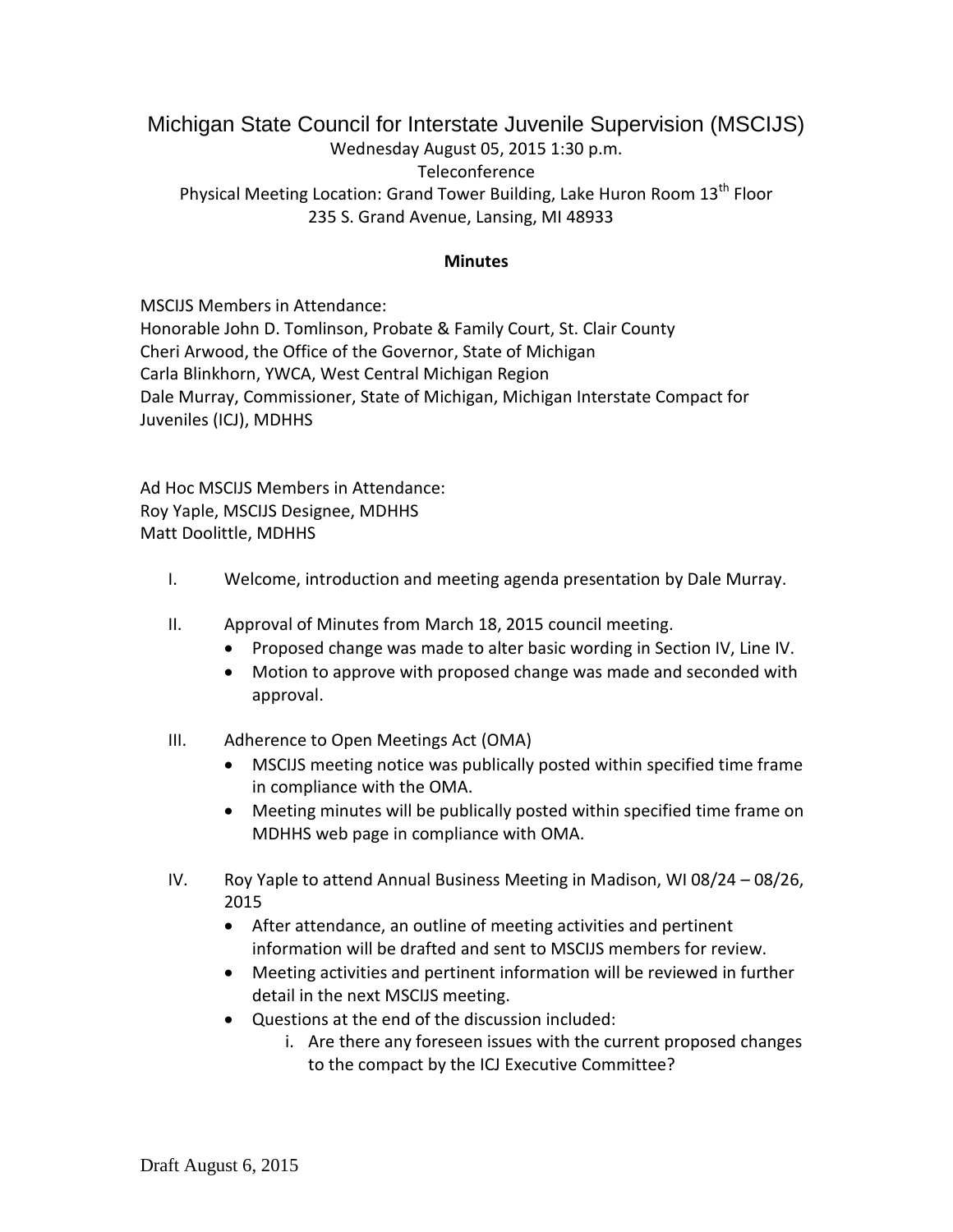ii. Is Michigan ICJ aware of any upcoming substantive changes to the compact planned in the near future?

Follow-up discussion revealed that the current proposed changes to the compact are all general changes and that there are no foreseen issues with the proposed changes. Any upcoming substantive changes will be discussed at the Annual Business Meeting and be reported to the MSCIJS at the next council meeting.

- V. Presentation of annual Michigan ICJ statistics by Roy Yaple
	- Michigan ICJ statistics based on the ICJ year from July 1, 2014 to June 30, 2015 were discussed.
- VI. Presentation of proposed ICJ Survey Questionnaire draft by Roy Yaple
	- A draft of the proposed survey to submit to the State Court Administrator's Office (SCAO) was introduced in accordance with council recommendations from last meeting.
	- Once a final survey draft is established, Michigan ICJ will submit to the SCAO to evaluate ICJ awareness among staff in Michigan courts.
	- The survey will help the council investigate the statistics of Michigan having more incoming travel and supervision cases, as noted in the last council meeting.
- VII. Presentation of proposed ICJ Bench Reference Card draft by Roy Yaple
	- A draft of the proposed bench reference card to submit to the SCAO was introduced in accordance with council recommendations from last meeting.
	- Bench card draft will be further reviewed by council members and directly compared with the ICJ Judge's Tool Kit to judge most effective avenue for courts to access and maintain knowledge of the ICJ.
- VIII. Presentation of updates on Michigan ICJ employee access to National Crime Information Center (NCIC) by Roy Yaple
	- Access to NCIC by Michigan ICJ was discussed with the Office of the Inspector General (OIG) in accordance with council recommendations from last meeting.
	- Discussions with OIG led to changes being made to the Law Enforcement Information Network (LEIN) Operators Manual to ensure NCIC information will be better provided to Michigan ICJ when requested.
	- Procedural changes are also being made to allow a better understanding of the requirements of the federal Suzanne's law in regards to runaways, missing person's reports, and NCIC information.
	- Questions at the end of the presentation included: